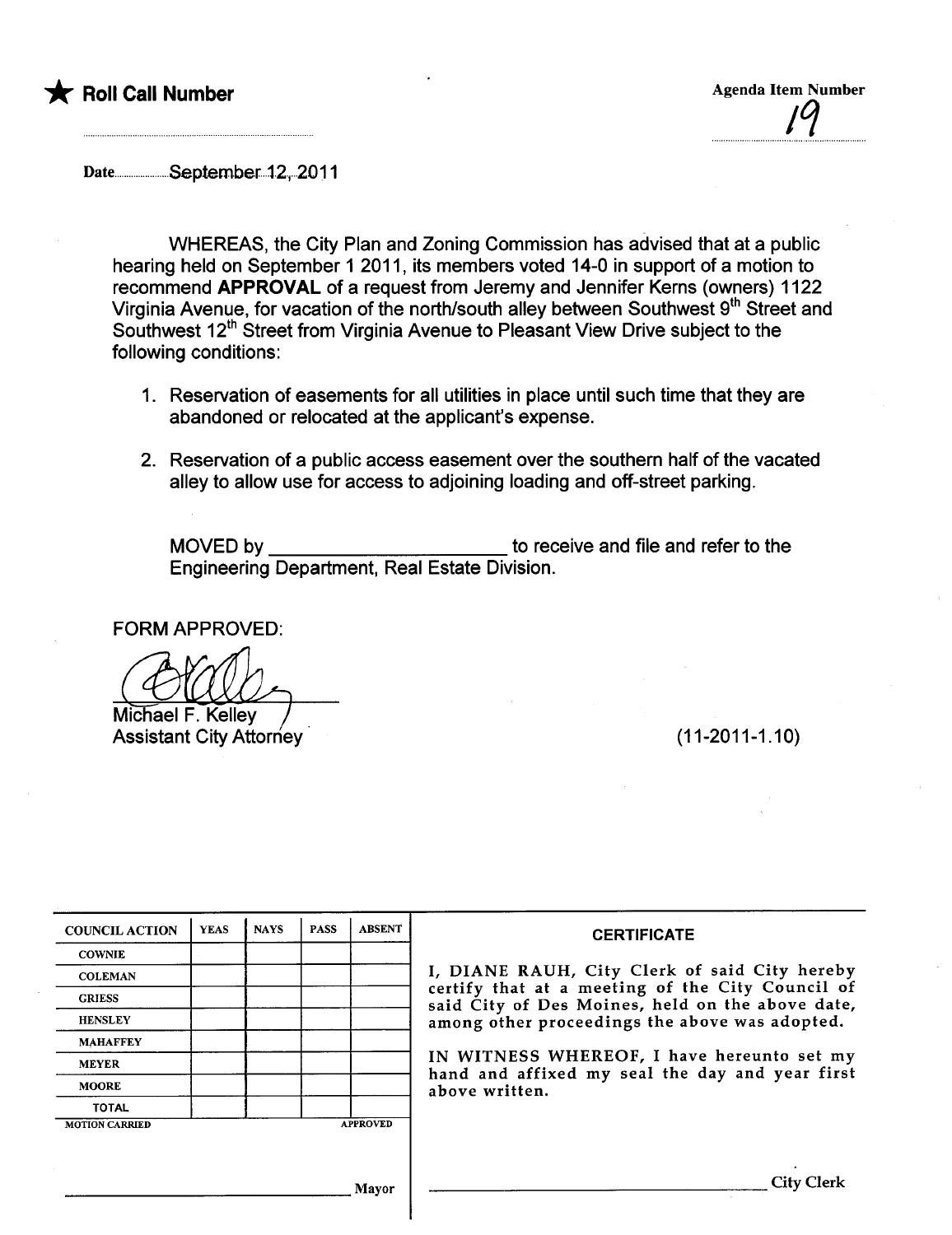September 12,2011  $/$ iyinda Item  $\overline{\phantom{a}}$ 

 $\operatorname{Coll}$  Cail  $\#$ 

Honorable Mayor and City Council City of Des Moines, Iowa

Members:

September 7, 2011

Communication from the City Plan and Zoning Commission advising that at their meeting held September 1,2011, the following action was taken:

## **COMMISSION RECOMMENDATION:**

After public hearing, the members voted 14-0 as follows:

| <b>Commission Action:</b> | Yes | <b>Nays</b> | Pass | Absent |
|---------------------------|-----|-------------|------|--------|
| JoAnne Corigliano         | Χ   |             |      |        |
| <b>Shirley Daniels</b>    | Χ   |             |      |        |
| Jacqueline Easley         | Χ   |             |      |        |
| <b>Tim Fitzgerald</b>     | Χ   |             |      |        |
| Dann Flaherty             | Χ   |             |      |        |
| John "Jack" Hilmes        | Χ   |             |      |        |
| <b>Joel Huston</b>        | Χ   |             |      |        |
| <b>Ted Irvine</b>         | Χ   |             |      |        |
| Greg Jones                | Χ   |             |      |        |
| <b>William Page</b>       | Χ   |             |      |        |
| <b>Christine Pardee</b>   | Χ   |             |      |        |
| <b>Mike Simonson</b>      | Χ   |             |      |        |
| <b>Kent Sovern</b>        | Χ   |             |      |        |
| <b>CJ Stephens</b>        | Х   |             |      |        |

APPROVAL of a request from Jeremy and Jennifer Kerns (owners) 1122 Virginia Avenue, for vacation of the north/south alley between Southwest 9<sup>th</sup> Street and Southwest 12<sup>th</sup> Street from Virginia Avenue to Pleasant View Drive subject to the following conditions: 11-2011-1.10

- 1. Reservation of easements for all utilities in place until such time that they are abandoned or relocated at the applicant's expense.
- 2. Reservation of a public access easement over the southern half of the vacated alley to allow use for access to adjoining loading and off-street parking.

#### Written Responses

- 3 In Favor
- o In Opposition



CITY PLAN AND ZONING COMMISSION ARMORY BUILDING 602 ROBERT D. RAY DRIVE DES MOINES, IOWA 50309-1881 (515) 283-4182

> ALL-AMERICA CITY 1949.1976,1981 2003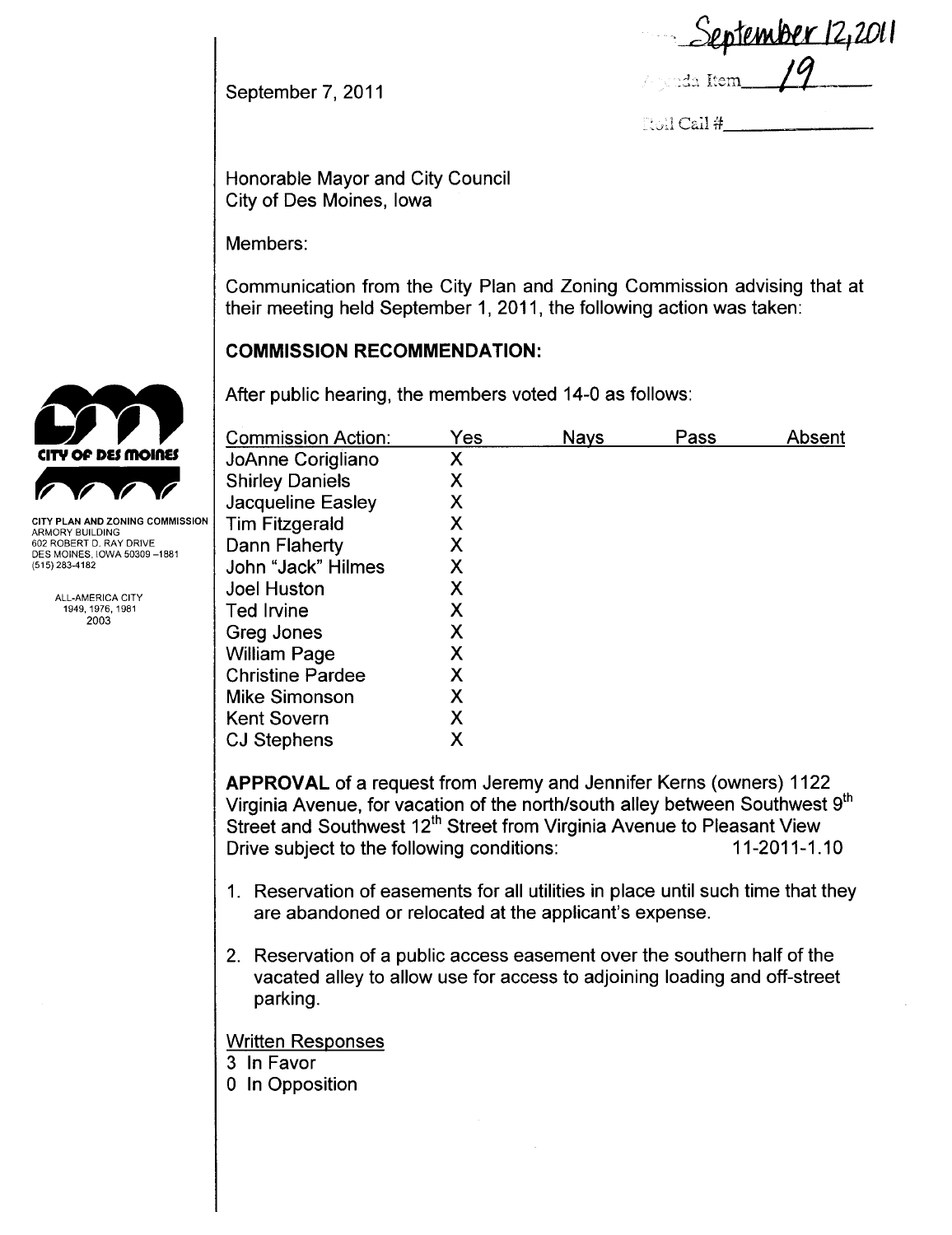# STAFF RECOMMENDATION TO THE P&Z COMMISSION

Staff recommends approval for vacation of the requested alley rights-of-way subject to the following conditions:

- 1. Reservation of easements for all utilities in place until such time that they are abandoned or relocated at the applicant's expense.
- 2. Reservation of a public access easement over the southern half of the vacated alley to allow use for access to adjoining loading and off-street parking.

# STAFF REPORT

## i. GENERAL INFORMATION

- 1. Purpose of Request: The request would allow the undeveloped alley right-of-way to be assembled with the adjacent single-family residential properties.
- 2. Size of Site: 12 feet by 260 feet (3,120 square feet).
- 3. Existing Zoning (site): "R1-60" One-Family Low-Density Residential District.
- 4. Existing Land Use (site): Undeveloped alley right-of-way.
- 5. Adjacent Land Use and Zoning:

East - "R1-60", Use is single-family residential.

West - "R1-60", Use is single-family residential.

- 6. General Neighborhood/Area Land Uses: The subject alley right-of-way is located in a low-density residential area.
- 7. Applicable Recognized Neighborhood(s): Grays Lake Neighborhood.
- 8. Relevant Zoning History: N/A.
- 9. 2020 Community Character Land Use Plan Designation: Low-Density ResidentiaL.
- 10. Applicable Regulations: The Commission reviews all proposals to vacate land dedicated for a specific public purpose, such as for streets and parks, to determine whether the land is still needed for such purpose or may be released (vacated) for other use. The recommendation of the Commission is forwarded to the City CounciL.

## II. ADDITIONAL APPLICABLE INFORMATION

1. Utilities: No utilities have been identified within the right-of-way at this time. However, easements must be provided for any existing utilities until such time they are relocated at the applicant's expense.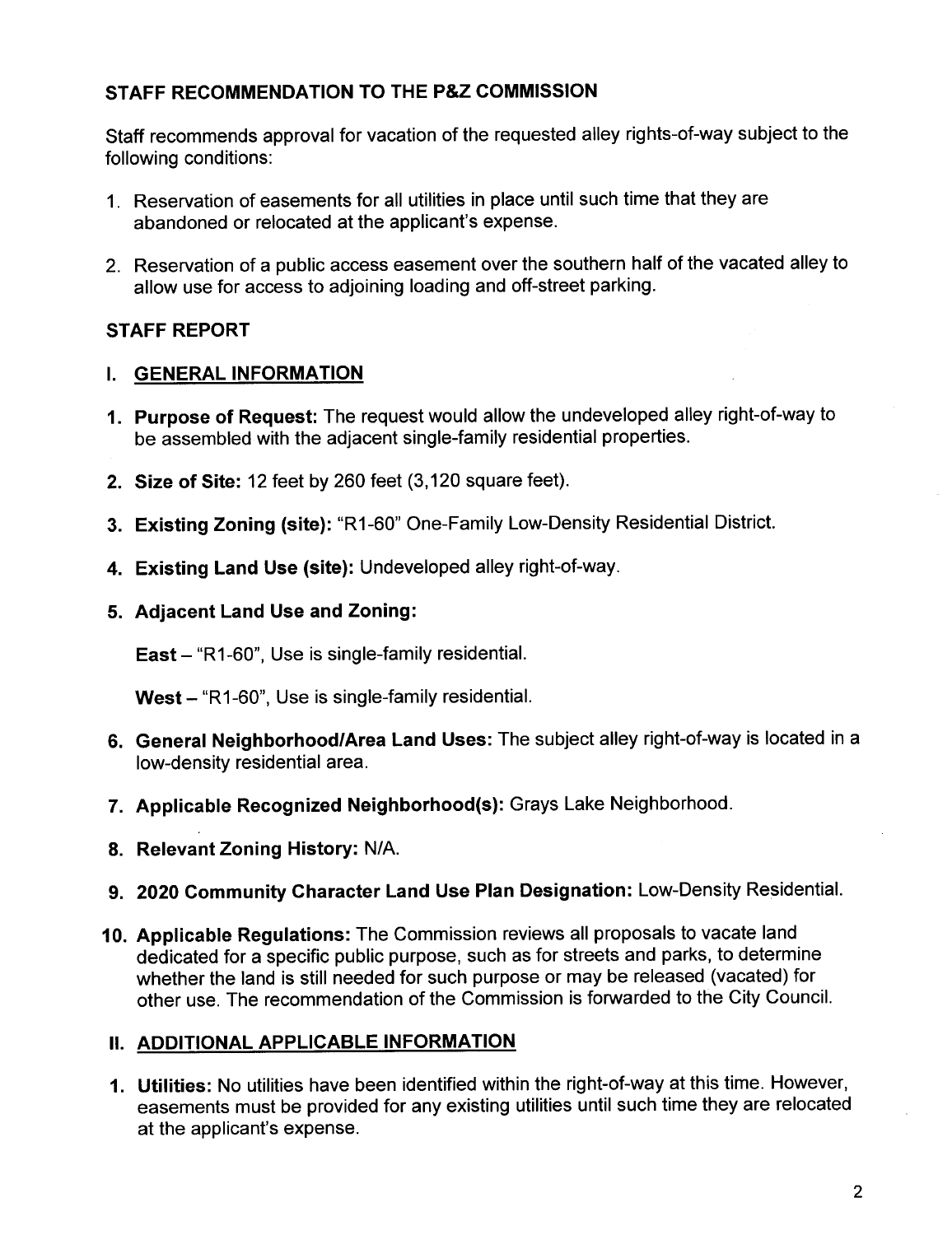2. Access/Traffic: The requested vacation of undeveloped alley right-of-way would not adversely impact the surrounding street network.

#### SUMMARY OF DISCUSSION

There was no discussion.

## CHAIRPERSON OPENED THE PUBLIC HEARING

There was no one to speak in support or oppositon of the applicant's request.

## COMMISSION ACTION

Kent Sovern moved staff recommendation to approve the vacation of the requested alley rights-of-way subject to the following conditions:

- 1. Reservation of easements for all utilities in place until such time that they are abandoned or relocated at the applicant's expense.
- 2. Reservation of a public access easement over the southern half of the vacated alley to allow use for access to adjoining loading and off-street parking.

Motion passed 14-0.

Respectfully submitted,

Wischael Ludwig, Altren<br>Planning Administrator

MGL:clw

Attachment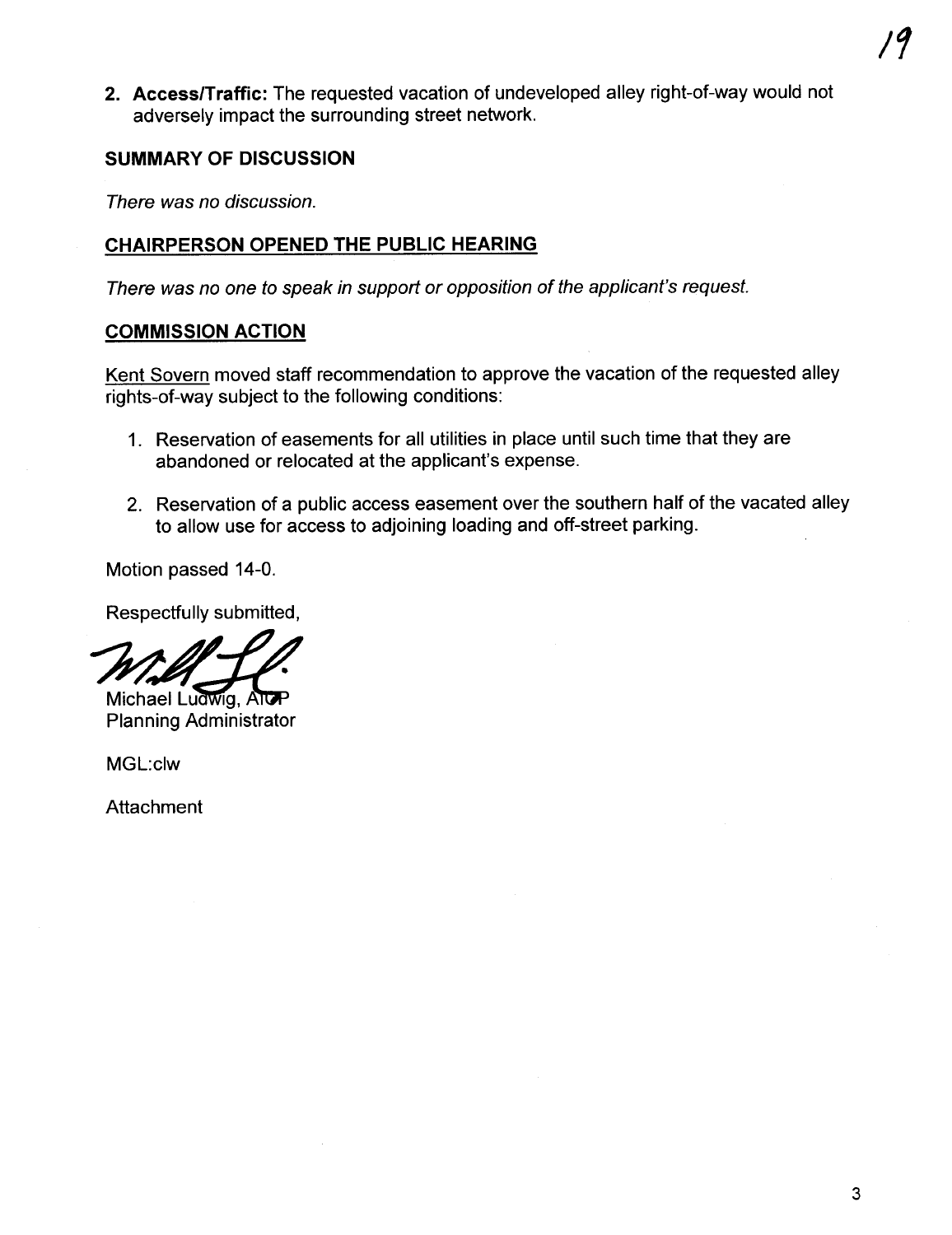| Request from Jeremy and Jennifer Kerns (owners) 1122 Virginia Avenue, for vacation                                                                      |                                                     |          |                                                                                                                                                                                          |  |                                          |              | File #       |              |   |
|---------------------------------------------------------------------------------------------------------------------------------------------------------|-----------------------------------------------------|----------|------------------------------------------------------------------------------------------------------------------------------------------------------------------------------------------|--|------------------------------------------|--------------|--------------|--------------|---|
| of the north/south alley between Southwest 9 <sup>th</sup> Street and Southwest 12 <sup>th</sup> Street from<br>Virginia Avenue to Pleasant View Drive. |                                                     |          |                                                                                                                                                                                          |  |                                          |              | 11-2011-1.10 |              |   |
| <b>Description</b><br>of Action                                                                                                                         |                                                     |          | Review and approval for vacation of the north/south alley between Southwest 9 <sup>th</sup> Street<br>and Southwest 12 <sup>th</sup> Street from Virginia Avenue to Pleasant View Drive. |  |                                          |              |              |              |   |
| 2020 Community<br><b>Character Plan</b>                                                                                                                 | <b>Low-Density Residential</b>                      |          |                                                                                                                                                                                          |  |                                          |              |              |              |   |
| Horizon 2035<br><b>Transportation Plan</b>                                                                                                              | No Planned Improvements                             |          |                                                                                                                                                                                          |  |                                          |              |              |              |   |
| <b>Current Zoning District</b>                                                                                                                          | "R1-60" One-Family Low-Density Residential District |          |                                                                                                                                                                                          |  |                                          |              |              |              |   |
| <b>Proposed Zoning District</b>                                                                                                                         | "R1-60" One-Family Low-Density Residential District |          |                                                                                                                                                                                          |  |                                          |              |              |              |   |
| <b>Consent Card Responses</b><br>Inside Area                                                                                                            |                                                     |          | In Favor<br>З                                                                                                                                                                            |  | Not In Favor                             | Undetermined |              | % Opposition |   |
| Outside Area                                                                                                                                            |                                                     |          |                                                                                                                                                                                          |  |                                          |              |              |              |   |
| <b>Plan and Zoning</b><br><b>Commission Action</b>                                                                                                      |                                                     | Approval | $14-0$                                                                                                                                                                                   |  | Required 6/7 Vote of<br>the City Council |              | Yes          |              |   |
|                                                                                                                                                         | Denial                                              |          |                                                                                                                                                                                          |  |                                          |              | No           |              | X |

| Jeremy & Jennifer Kerns - 1122 Virginia Avenue                           |                                  |                  | 11-2011-1.10       |
|--------------------------------------------------------------------------|----------------------------------|------------------|--------------------|
|                                                                          |                                  |                  |                    |
| Broad St.<br>Virginia Ave                                                |                                  | Virginia Ave     |                    |
|                                                                          | 12拍 64<br>$\tilde{\vec{\delta}}$ |                  |                    |
|                                                                          |                                  | Pleasant View Dr |                    |
|                                                                          |                                  |                  |                    |
| <b>13th St</b><br>12th Pl<br>$\overline{\widetilde{\mathfrak{G}}}$<br>ြိ |                                  |                  | <b>Boulder Ave</b> |
|                                                                          |                                  |                  | <b>NORTH</b>       |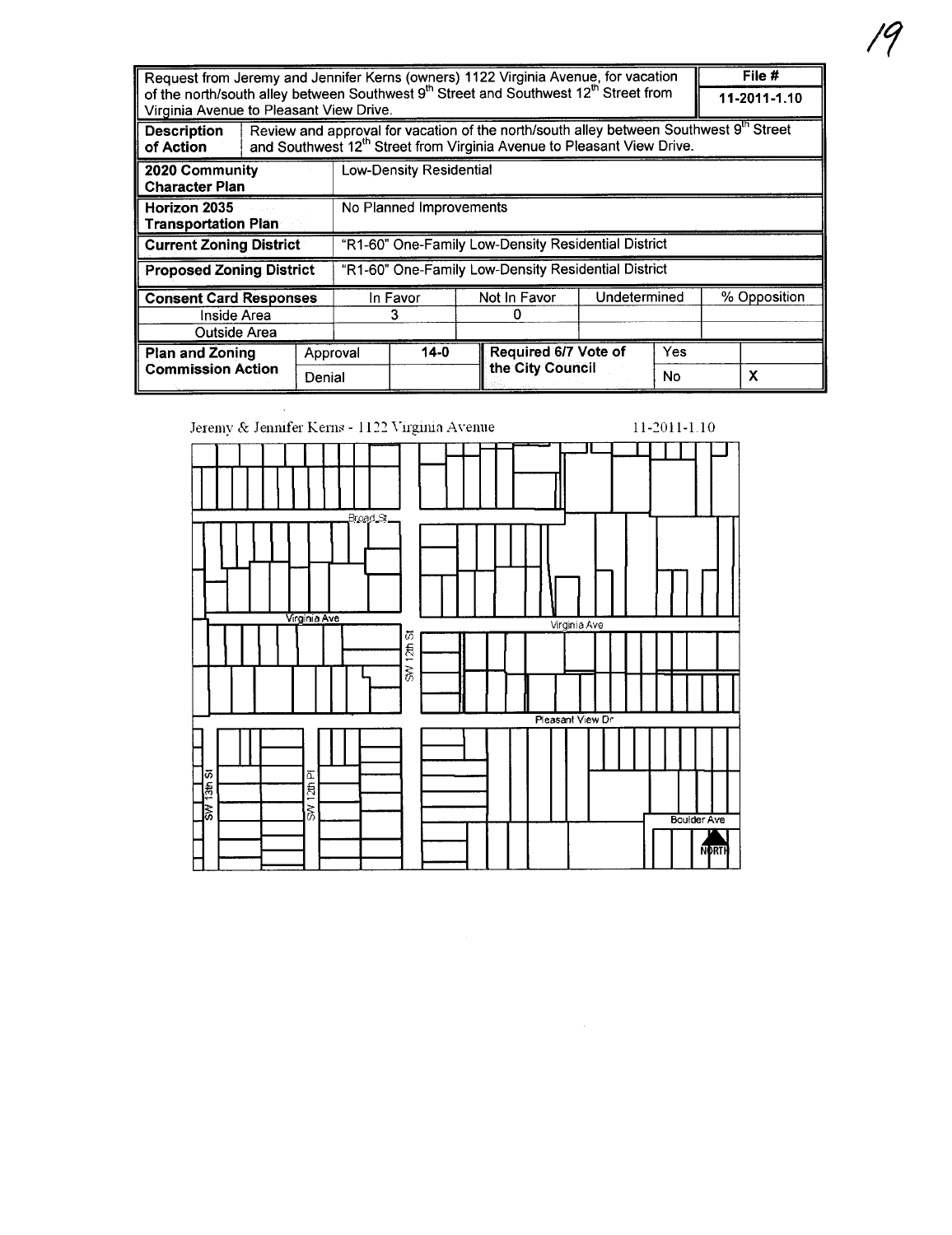$l_{\text{Item}}$   $11 - 2011 - 1.10$ Date I (am) (am not) in favor of the request. (Circle **RECEIVED** MARK MORRISON COMMUNITY DEVELOPMENTe L Marion  $\textcolor{blue}{\mathbf{M}}\textcolor{blue}{\bullet} \textcolor{blue}{\mathbf{29}} \textcolor{blue}{\mathbf{30}} \textcolor{red}{\mathbf{19}} \textcolor{blue}{\mathbf{90}} \textcolor{red}{\mathbf{190}} \textcolor{red}{\mathbf{190}} \textcolor{red}{\mathbf{190}} \textcolor{red}{\mathbf{190}} \textcolor{red}{\mathbf{190}} \textcolor{red}{\mathbf{190}} \textcolor{red}{\mathbf{190}} \textcolor{red}{\mathbf{190}} \textcolor{red}{\mathbf{190}} \textcolor{red}{\mathbf{190}} \textcolor{red}{\$ 300 **DEPARTMENT**ddress Reason for opposing or approving this request may be listed below:  $11 = 201 - 1.10$ Date <u>8|24|11</u> (am) (am not) in favor of the request. (Circle One)<br>RECEIVED rint Name delerenu Kerns **COMMUNITY DEVELOPMENT** dan AUG 29 2011 Address 1122/Viginia Ave Reason for oppering UM by this request may be listed below: This would eliminate an unsate area, Currently this area is forquently a gathering place for Rob tenagers at night. Also, people go down the alley at high speeds while wire loading the kids in the car. There is no reason for others (besides those who use it for garage access) to use this ulley.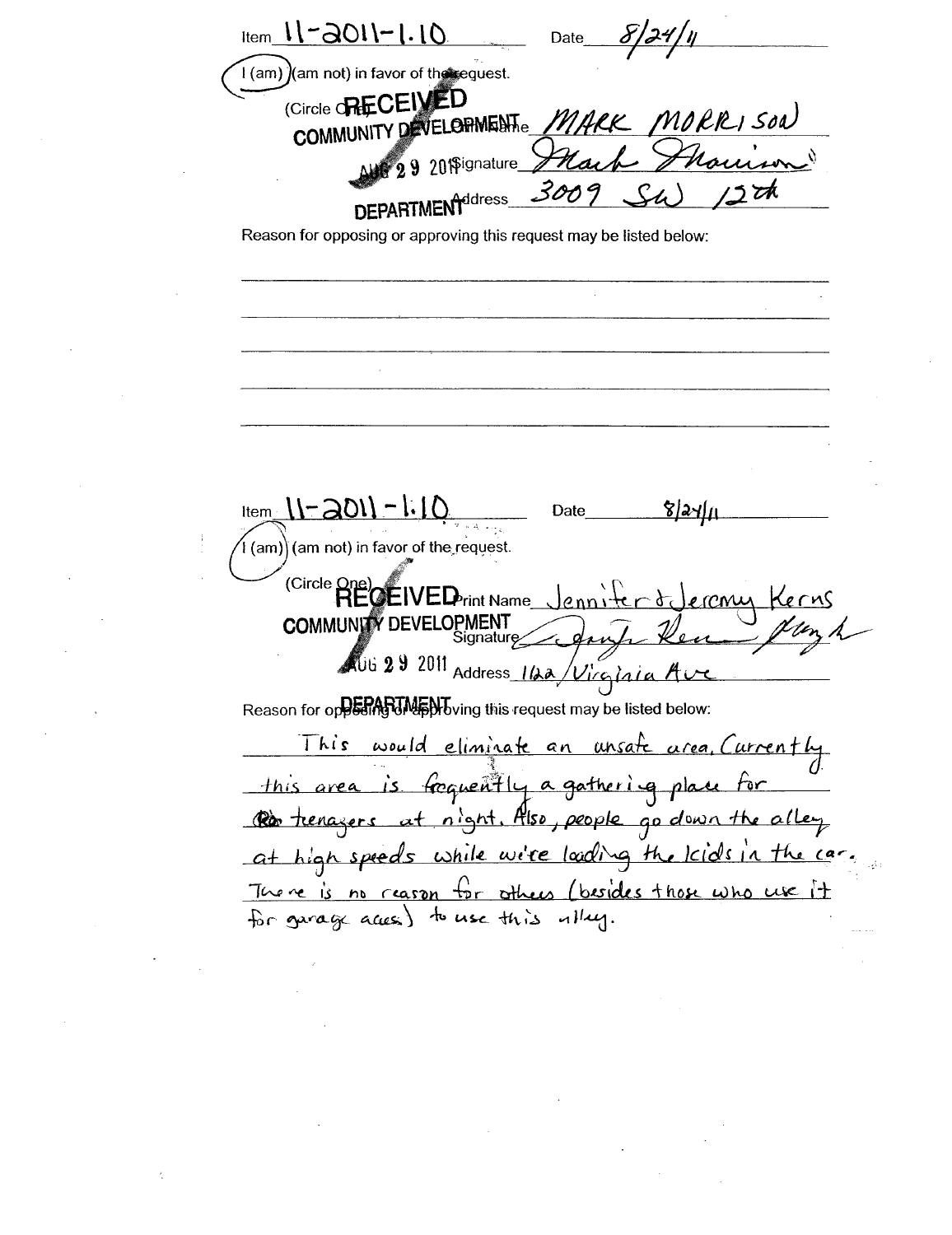$8 - 24 - 11$  $11 - 201 - 1.10$ **Date**  $\widetilde{\mathcal{A}}$  (am $\mathcal{Y}$ (am not) in favor of the request KEUEIVEL MERTIN Name MAUREEN ビュナ EASANT VIEW AUG 29 2011  $123$ **Address**  $\overline{503}$ 15  $\overline{ZH}$ MOINES YES. Reason for the Reason for the Reason for the Reason for the supervisor of this request may be listed below: UNGANTED WILL ELIMINATE  $15$ **AHILDREN** IT SAfER FOR MAKING GARDENERS  $\lambda$ 73